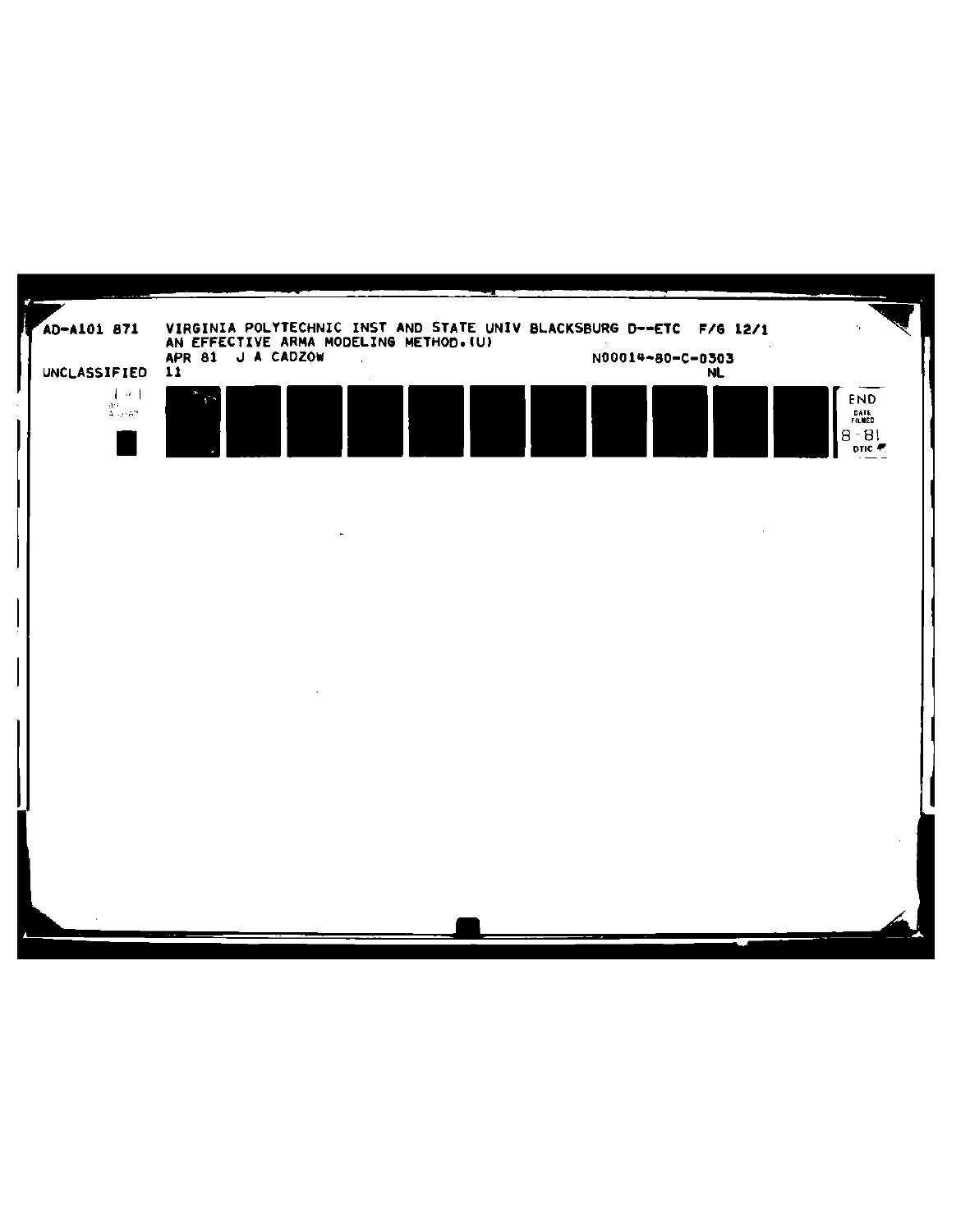

James **A.** Cadzow

Department of Electrical and Computer Engineering  $A$ rizons State University Arizona State University **Tape,** Arizona **85281**

The ability to model random time series plays density function (2) from observations of a time<br>a prominent role in a variety of applications as series. Without loss of generality, these obser**a** prominent role in **a** variety of applications **as** series. Without loss of generality, these **obser**radar processing, speech processing, adaptive filtering, and, array processing. Undoubtedly, two of the more popular procedures for effecting  $x(1)$ ,  $x(2)$ , ...,  $x(N)$  (3) such time series models are the classical Fourier (MA) approach and the maximum entropy (AR) method. A variety of procedures have been proposed for<br>In this paper, a theoretical comparison of these and using these observations to achieve a spectral In this paper, a theoretical comparison of these using **these** observations to achieve **a** spectral contemporary procedures with a more general ARMA method will be made. It will be demonstrated that number of procedures ultimately **result** in a the spectral estimation performance of the **ARM** rational spectral density model which fits the form method typically exceeds that of its more specialized MA and AR counterparts. With this supremacy thus established, a recently developed method for ffectively generating ARMA model estimates from l+a **e- +** ...+a **e-j** time series observations will be then **presented. \ 2**

A problem which arises in a variety of applications is that of estimating the statistical characteristics of a random wide-sense stationary The  $a_k$  and  $b_k$  coefficients of this model are time series  $(x(n))$ . This estimation is typically referred to as its autoregressive and moving time series  $\{x(n)\}\$ . This estimation is typically based upon a finite set of time series observations, **average** coefficients, respectively. This model is In many signal processing applications, only **the** comonly referred to **as** an **autoregressive-moving** second order statistics as represented **by** the time **average** (ARMA) spectral model of order **(p,q)** where

$$
\mathbf{r}_{\perp}(\mathbf{n}) = \mathbb{E}(\mathbf{x}(\mathbf{n}+\mathbf{m})\mathbf{x}^{\mathbf{x}}(\mathbf{m}))
$$
 (1)

and \* denote the operations of expectation and complex conjugation, respectively. Upon taking the this rational model is apparent. Fourier transform of this deterministic autocorrelation sequence, we obtain the associated **In studies directed** towards **spectral analysis,** power spectral density function

$$
S_{\mathbf{x}}(e^{\mathbf{j}\omega}) = \sum_{n=-\infty}^{\infty} r_{\mathbf{x}}(n)e^{-\mathbf{j}\omega n}
$$
 (2)

**It** often happens that the essential attributes of **and, as** such it is known as an all-zero model. quency domain spectral density function than from **pole model, and, the general ARMA** model is seen to its equivalent time domain autocorrelation **sequence. be a pole-zero** model. Undoubtedly, the primary It is with this in mind that interest in spectral **reasons** for interest in the special case MA and AR estimation techniques has evolved. models **are** that they:

Program under Contract **N00014-80-C-0303.** 

 $\label{eq:4} \Phi(\frac{1}{2},\frac{1}{2},\frac{1}{2})=\frac{1}{2}$ 

In the classical estimation problem, it is<br>desired to achieve an estimation of the spectral vations will be here taken to be the N contiguous alamants

I. INTRODUCTION 4())

series' autocorrelation sequence q and p denote **the** orders of **the numerator** and denominator polynomials, respectively. It is readily shown that any continuous (in w) spectral **density** may be approximated arbitrarily **closely by** is required. In this expression, the symbols **E** the **above** rational model if the **order (p,q)** is

wards two special **cases** of the **general** ARMA model (4). They are the moving average (MA) model for which  $A_p(e^{j\omega}) \equiv 1$ , and, the autoregressive (AR)  $S_x(e^{j\omega}) = \sum_{n=-\infty}^{\infty} r_x(n)e^{-j\omega n}$  (2) which  $A_p(e^{j\omega}) = 1$ , and, the autoregreesive (AR) representive (AR) representive (AR) representive (AR) representive (AR) representive (AR) representive (AR) representive (AR) repre Similarly, the AR model is referred to as an all-



Š ◘



**When** 

一、 う 理られたたい

 $\left| \ \right|$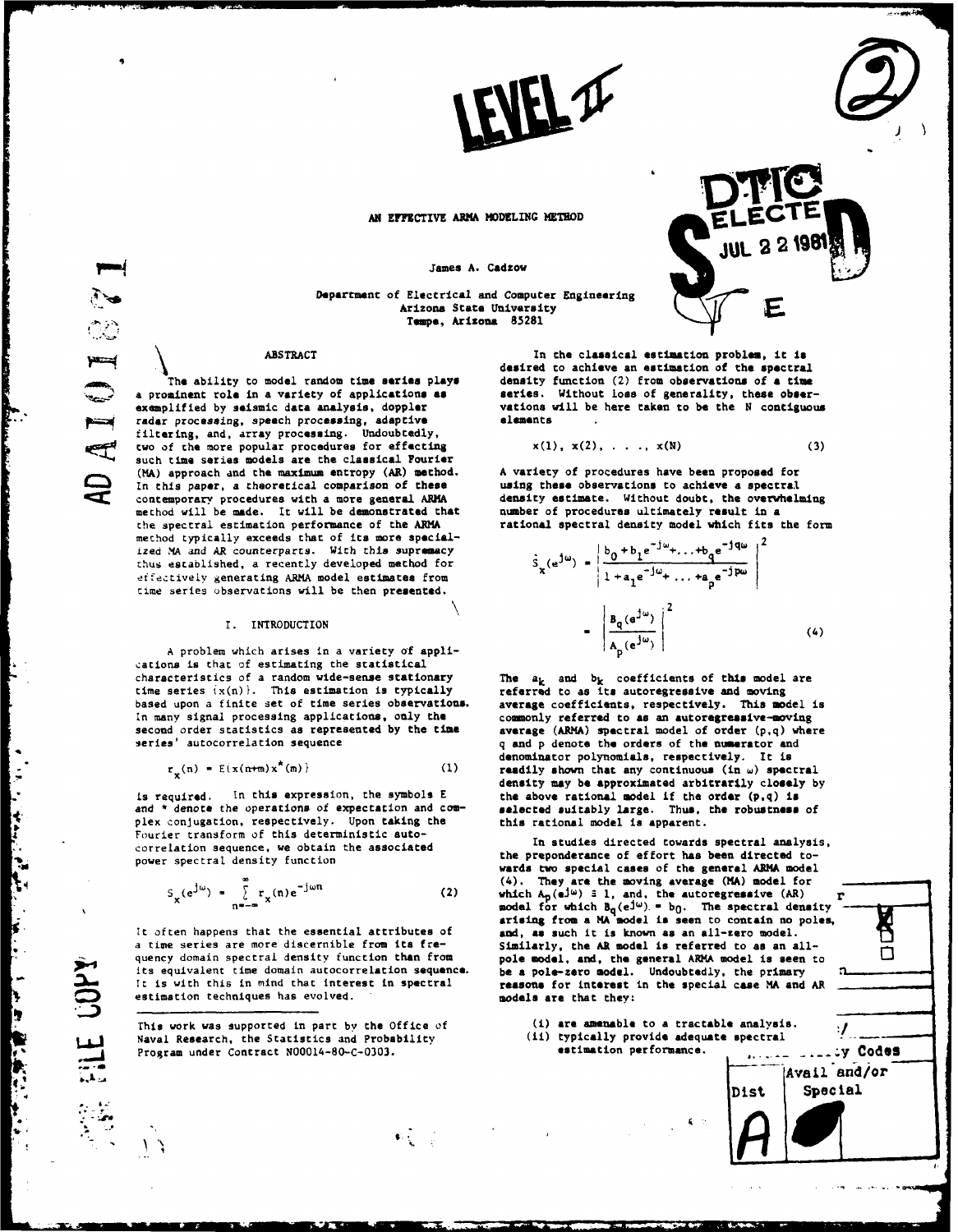| <b>REPORT DOCUMENTATION PAGE</b>                                                                                                                                                                                                          | <b>READ INSTRUCTIONS</b><br>BEFORE COMPLETING FORM             |
|-------------------------------------------------------------------------------------------------------------------------------------------------------------------------------------------------------------------------------------------|----------------------------------------------------------------|
| <b>REPURT NUMBER</b><br><b>CCESSION NO.</b><br>11                                                                                                                                                                                         | 3. RECIPIENT'S CATALOG NUMBER                                  |
| 101 871<br>$I \not\in I$                                                                                                                                                                                                                  |                                                                |
| <b>A. TITLE (and Subilite)</b>                                                                                                                                                                                                            | <b>IRIOD COVERED</b><br><b>S. TYPE OF REPORT</b>               |
| An Effective ARMA Modeling Method,                                                                                                                                                                                                        | Conference Paper                                               |
| (- )                                                                                                                                                                                                                                      | 4. РЕПЕСВЫМА ОВС.<br>有力的变形的                                    |
| 7. AUTHOR(a)                                                                                                                                                                                                                              | <b>6. CONTRACT OR GRANT NUMBER(0)</b>                          |
| A./Cadzow<br>$\sim$                                                                                                                                                                                                                       | N00014-80-C-0303 $\nu$                                         |
| PERFORMING ORGANIZATION NAME AND ADDRESS<br>Virginia Tech                                                                                                                                                                                 | 10. PROGRAM ELEMENT, PROJECT TASK<br>WORK UNIT NUMBERS         |
| Department of Electrical Engineering                                                                                                                                                                                                      |                                                                |
| Blacksburg, VA 24061                                                                                                                                                                                                                      |                                                                |
| <b>11. CONTROLLING OFFICE NAME AND ADDRESS</b>                                                                                                                                                                                            | 12. REPORT DATE                                                |
| Office of Naval Research                                                                                                                                                                                                                  | April 23,981                                                   |
| Statistics and Probability Program                                                                                                                                                                                                        | <b>13. NUMBER OF PAGES</b><br>10                               |
| Arlington, VA 22217<br>14 MONITORING AGENCY NAME & ADORESSIE different from Controlling Office)                                                                                                                                           | 15. SECURITY CLASS. (of this report)                           |
|                                                                                                                                                                                                                                           | Unclassified                                                   |
|                                                                                                                                                                                                                                           | <b>IS&amp; DECLASSIFILATION DOWNGRADING</b><br><b>SCHEDULE</b> |
| 16. DISTRIBUTION STATEMENT (of this Report)                                                                                                                                                                                               |                                                                |
|                                                                                                                                                                                                                                           |                                                                |
| APPROVED FOR PUBLIC RELEASE: DISTRIBUTION UNLIMITED.                                                                                                                                                                                      |                                                                |
| 17. DISTRIBUTION STATEMENT (of the abotract untered in Block 20, if different from Report).                                                                                                                                               |                                                                |
| <b>18. SUPPLEMENTARY NOTES</b>                                                                                                                                                                                                            |                                                                |
|                                                                                                                                                                                                                                           |                                                                |
| 19 ICY WORDS (Cantinua an revorse alde if notesaary and identify by block number)                                                                                                                                                         |                                                                |
| Linear Modeling of Time Series, Classical Fourier Techniques, Linear<br>Prediction, One-Step Prediction, High Performance ARMA method.                                                                                                    |                                                                |
| 20. LASTRACT (Continue on revorse side if necessary and identify by black number)                                                                                                                                                         |                                                                |
| In this report, the effectiveness of AR, MA, and ARMA spectral models<br>is examined. It is shown that, in general, the recently developed high<br>performance ARMA modeling method provides superior spectral estimation<br>performance. |                                                                |
|                                                                                                                                                                                                                                           |                                                                |

**のことには、このことには、このことに、このことに、このことに、このことに、このことに、このことに、このことに、このことに、このことに、このことに、このことに、このことに、このことに、このことに、このこ** 

All and the second control of the control of the control of the control of the control of the control of the control of the control of the control of the control of the control of the control of the control of the control

ķ.

2. 第1章

k,

 $f^{\cal U}$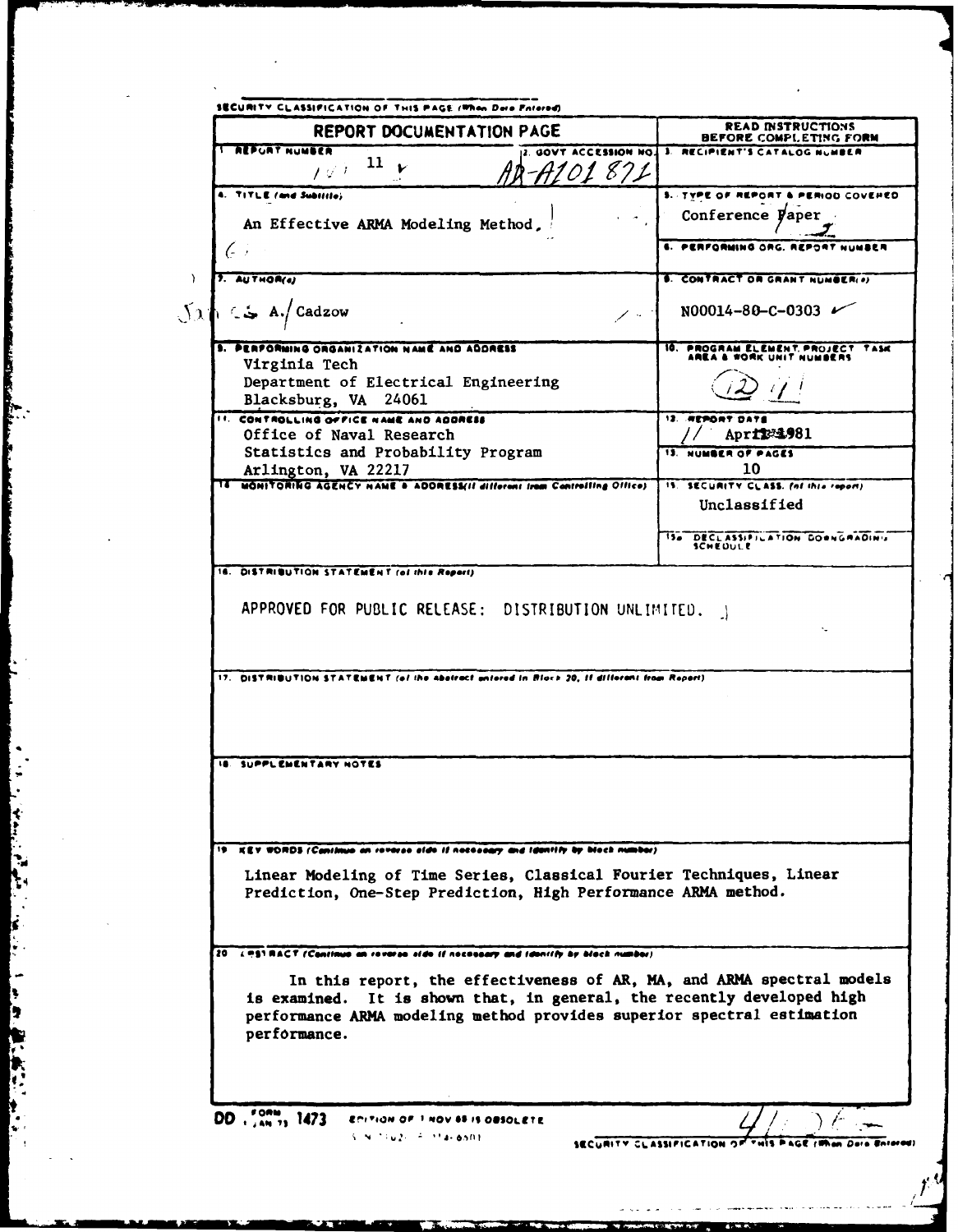much superior spectral estimation performance and<br>uses fewer model parameters in the estimate. The <br>noise in a symmetric function of a (i.e.,  $r_x(-n) = r_x^*(n)$ ),<br>noise in a symmetric function of a (i.e.,  $r_x(-n) = r_x^*(n)$ ), main impediment to its use on a wider scale has been<br>the lack of a specific procedure for obtaining the<br>the lack of a specific procedure for obtaining the<br>ARMA model parameters in a computationally effici-<br>ent manner. Rec features of this new procedure are outlined in  $\begin{array}{ccc}\n\text{S} & \text{k}^{\text{max}} & \text{k}^{\text{max}} \\
\text{S} & \text{K} & \text{K}^{\text{max}}\n\end{array}$ <br>
Given the q+l values of the product w(n)r<sub>x</sub>(n), one

spectral estimating a time series composed of two<br>sinusoids in additive white noise. It is there<br>shown that the more general ARMA modeling procedure shown that the more general ARMA modeling procedure<br>easily outperforms its special case MA and AR<br>modeling procedure<br>methods superior performance thereby demonstrated modeling<br>methods superior performance thereby demonstra developed high performance ARMA modeling method is<br>outlined  $[2] \delta[4]$ . This novel procedure has<br>been found to outperform such alternate ARMA modeling procedures as the Box-Jenkins method(10) is often used for this purpose in which it is

series. These include the periodogram and differ-<br>ent versions of the autocorrelation method. In a mented by the fast Fourier transform algorithm. each case, the spectral estimate will be of the The inherent order of a MA periodogram model is N-1.<br>form

$$
\hat{s}_x(e^{j\omega}) = |b_0 + b_1 e^{-j\omega_+} \cdot \cdot \cdot + b_q e^{-jqa} |^2
$$
 (5)

value for the order parameter q to enable it to<br>achieve a desirable frequency resolution perform-<br>ance. Unfortunately, this requirement can lead to<br>a rather poor spectral estimation behavior in the<br>case of modern less ene

**Construction** 

In this section, we will be concerned with will be determined by solving a system of p+l evolving a MA spectral estimate procedure for the linear equations in the p+l coefficient uphone

$$
\hat{S}_{\chi}(e^{\frac{1}{2}u}) = \sum_{n=-q}^{q} w(n) r_{\chi}(n) e^{-\frac{1}{2}u n}
$$
 (6)

in which w(n) **is a** symmetric window function which (iii) are synthesizable **by** efficient algorithms. is selected to effect some **desired** behavior. In Despite these factors, it is widely recognized that<br>the pure truncated case, the rectangular window is<br>the more robust ARMA model typically provides a<br>much ennoten according to the dutocorrelation sequence is a complex co

$$
g(n)x_{\mathbf{x}}(n) = \sum_{k=n}^{q} b_{k}b_{k-n}^{*} \quad \text{for } 0 \le n \le q \tag{7}
$$

In the next three sections, theoretical pro-<br>cedures for generating MA, AR, and ARMA models from<br>a finite set of actual autocorrelation values are<br>a finite set of actual autocorrelation values are<br>presented. This is then

$$
\hat{r}_x(n) = \frac{1}{N-n} \sum_{k=1}^{N-n} x(n+k) x^{k}(k) \qquad 0 \le n \le q \tag{8}
$$

and whitening filter approaches [11]&[12]. **as oncen used for the MA model order is such that** q<N. II. MA SPECTRAL **MODELING** Alternatively, **the** periodogrom method has served There exist a variety of procedures for obtain-<br>
There exist a variety of procedures for obtain-<br>
ing a MA model of a vide sense stationary time<br>
series. These include the periodogram and differ-<br>
series. These include the

## **..** Sx(ejw) **-** <sup>b</sup> <sup>0</sup>**+bleJ <sup>+</sup>**. **. . +b.jq 2 (5) II.** AR SPECTRAL **MODELING**

**In this section, the method** of linear **pre-**This MA spectral **model requires a rather large diction is used** for generating an AR spectral model

$$
\hat{S}_x(e^{j\omega}) = \left|\frac{b_0}{1 + a_1 e^{-j\omega} + \ldots + a_p e^{-j\omega}}\right|^2 \qquad (9)
$$

evolving a MA spectral estimate procedure for the linear equations in the p+1 coefficient unknowns<br>special case in which one has available the q+1 a<sub>1</sub>, a<sub>2</sub>, . . ., a<sub>p</sub>, b<sub>0</sub>. These equations are obtain-<br>autocorrelation with this information provided, **a** standard dicting **the** time **series** element x(n) **by a** linear esti- combination of **the p most recent time series -** mation **is generated by** the truncated **series [5]. elements** x(n-),x(n-2), **. . .,** x(n-p). It will turn out that the resultant set of optimal equations thus obtained will correspond exactly with those equations which arise when using the

 $\overline{2}$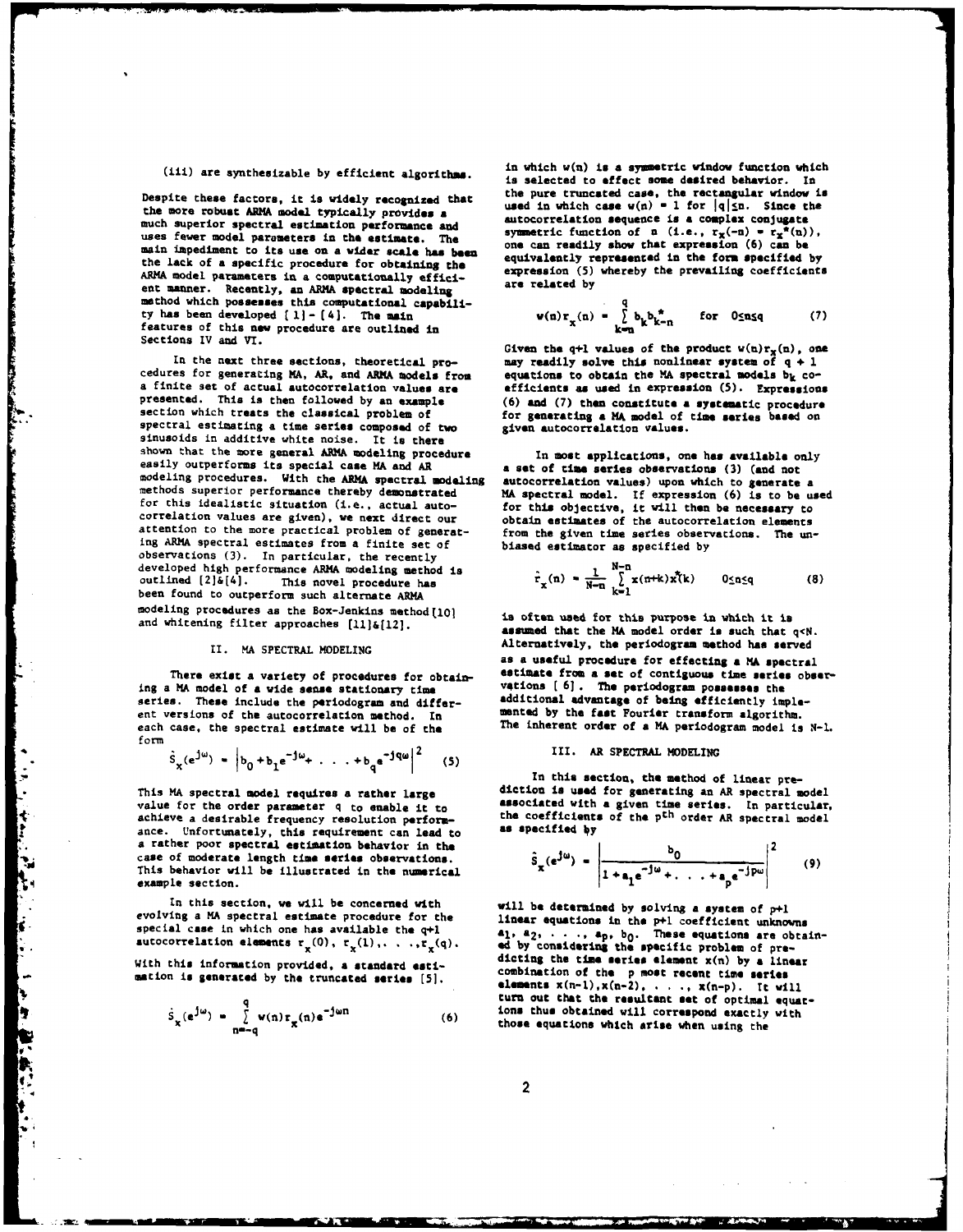"maximm entropy" method of spectral estimation. (e.g., **see** ref. **[7]).** Namely, the optimal co-

estimating the time series element  $x(n)$  by means of the linear combination.

$$
\hat{\mathbf{x}}(\mathbf{n}) = -\sum_{\mathbf{k}=\mathbf{1}}^{\mathbf{p}} \mathbf{a}_{\mathbf{k}} \mathbf{x}(\mathbf{n}-\mathbf{k}) \tag{10}
$$

$$
e(n) = x(n) - \hat{x}(n)
$$
  
\n
$$
= x(n) + \sum_{k=1}^{n} a_k x(n-k)
$$
 (11)

of the error's magnitude squared is minimized. One upon solving relationship (13) **or** equivalently may straightforwardly show that this mean squared **relationship** (15). error **ts** given **by**

ていまく うず オリリン ちゅうじょ しゅうりし かんばん たいしゅう こうしゅうしょう こうしょう しゅうしょう こうしょう

 $\frac{1}{2}$ 

٦.

k

İT

I.

$$
E\left(\left|e(n)\right|^2\right) = r_{\mathbf{x}}(0) + \sum_{k=1}^{p} \left[a_k r_{\mathbf{x}}(-k) + a_k^* r_{\mathbf{x}}(k)\right] + \sum_{k=1}^{p} \sum_{m=1}^{p} a_k a_m^* r_{\mathbf{x}}(m-k)
$$
(12)

that the minimizing predictor coefficients must<br>as the given time series observations to obtain

$$
\int_{k=1}^{r} a_k^{\circ} r_x(m-k) = -r_x(m) \quad \text{for } l \leq m \leq p \qquad (13)
$$

If this optimal selection is inserted into expression (12), the minimum mean squared error is found to be

$$
E_{1} |e^{a} (n) |^{2} \rangle = r_{\mathbf{x}} (0) + \sum_{k=1}^{p} a_{k}^{a} r_{\mathbf{x}} (-k)
$$
 (14)

In summary, the optimal predictor coefficients to the linear causal relationship are obtained upon solving the system of **linear** equations (13), and, the corresponding minimum mean squared error is computed by means of relationship (14). From a computational viewpoint, however, a more efficient method for iteratively obtaining **where** the excitation sequence (w(n)} is a zero mean the optimal predictor performance is obtained **by** white **noise** time series **whose** individual elements incorporating relationships (13) and (14) into the have variance one. It is a simple matter to show

$$
\begin{bmatrix}\n\mathbf{r}_x(0) & \mathbf{r}_x(-1) & \cdots & \mathbf{r}_x(-p) \\
\mathbf{r}_x(1) & \mathbf{r}_x(0) & \cdots & \mathbf{r}_x(-p+1) \\
\vdots & \vdots & \vdots & \vdots \\
\mathbf{r}_x(p) & \mathbf{r}_x(p-1) & \cdots & \mathbf{r}_x(0)\n\end{bmatrix}\n\begin{bmatrix}\n1 \\
a_1^2 \\
\vdots \\
a_p^2\n\end{bmatrix}\n-\n\begin{bmatrix}\nE_p \\
0 \\
0 \\
\vdots \\
0\n\end{bmatrix}
$$
\n(15)

system of equations using the Levinson algorithm its second order statistical characterization.<br>In a computationally afficient order undate manner This is achieved by first multiplying both sides of in a computationally efficient order update manner

This equivalency has been previously recognized [7]. <br>**efficients** of the p+l<sup>st</sup> order predictor may be As indicated, the task at hand is that of recursively obtained from the optimal coefficients<br>wating the time series element x(n) by means of of the p<sup>th</sup> order predictor. As indicated previously, the system of equations (15) is identical to that obtained when using the maximum entropy method of spectral estimation.

If the optimal predictor is performing its in which the optimal prediction coefficients  $a_k^*$  objective, it follows that the prediction element are to be ultimately used in the AR spectral model  $\hat{x}(n)$  will contain all which is predictable in  $x(n)$ are to be ultimately used in the AR spectral model  $\hat{x}(n)$  will contain all which is predictable in  $x(n)$ .<br>(9). The prediction error is formally given by as such, the prediction error (11) is white like As such, the prediction error (11) is white like in behavior **and** its spectral density is then given e(n) **-** x(n) -  $\hat{x}(n)$  **-** i(n) **-** i(n) **-** i(n) **-** i(n) **- i(n)**  $\hat{x}(n)$  **-**  $\hat{y}(n)$  **-**  $\hat{z}(n)$  pendent on making the order parameter **p** sufficiently large so as to achieve the desired perfect prediction. Assuming this prediction behavior, it then follows from relationship (11) that the<br>spectral density function of the time series  $(x(n))$ It is now desired to select the complex valued  $a_k$  spectral density function of the time seles (A(H))<br>prediction coefficients so that the expected value<br>of the summle prediction coefficients are obtained

**p** In this analysis, it has been assumed that one has available the time series autocorrelation **values**  $\mathbf{r}_{\mathbf{x}}(0)$ ,  $\mathbf{r}_{\mathbf{x}}(1)$ , ...,  $\mathbf{r}_{\mathbf{x}}(p)$ . More realistically, such perfect autocorrelation knowledge is almost never available. In a typical application, one has available only a sampled set of time series **k-i m-I** observations as exemplified **by** expression **(3). If** the AR spectral estimation procedure as represented Upon using standard calculus methods, it is found by expression **(15)** is to be incorporated, **one** could satisfy the following system of **p** linear equations **estmates of the required autocorrelation elements. P Alternatively, a set of deterministic prediction** error equations can be minimized so as to obtain<br>the prediction coefficients. In effect, this is the approach usually taken in evolving the Burg algorithm  $[7]$ .

### **p** IV. ARMA SPECTRAL **MODELING**

The time series  $\{x(n)\}\$ is said to be an ARMA process of order **(p,q)** if it **is** generated according

$$
x(n) + \sum_{k=1}^{p} a_k x(n-k) = \sum_{k=0}^{q} b_k \nu(n-k)
$$
 (16)

single expression that the **spectral density** function associated with **I- E** this **response** time **series** (x(n)} is given precisely by expression  $(4)$ . Thus, there is an equivalency **1 0** between a rational spectral density model and the **x.(** response of **a linear** system to a white noise a; **02** excitation.

# **Sr p) rx(P-)** .... **r()** i **a,** Coefficient Determination

**"** " **A procedure** for identifying **an ARMA model's** in which  $E_p = E(|e^*(n)|^2)$ . One may solve this Toeplits  $E_k$  autoregressive coefficients involves examining  $\frac{1}{2}$  and  $\frac{1}{2}$  its second order statistical characterization.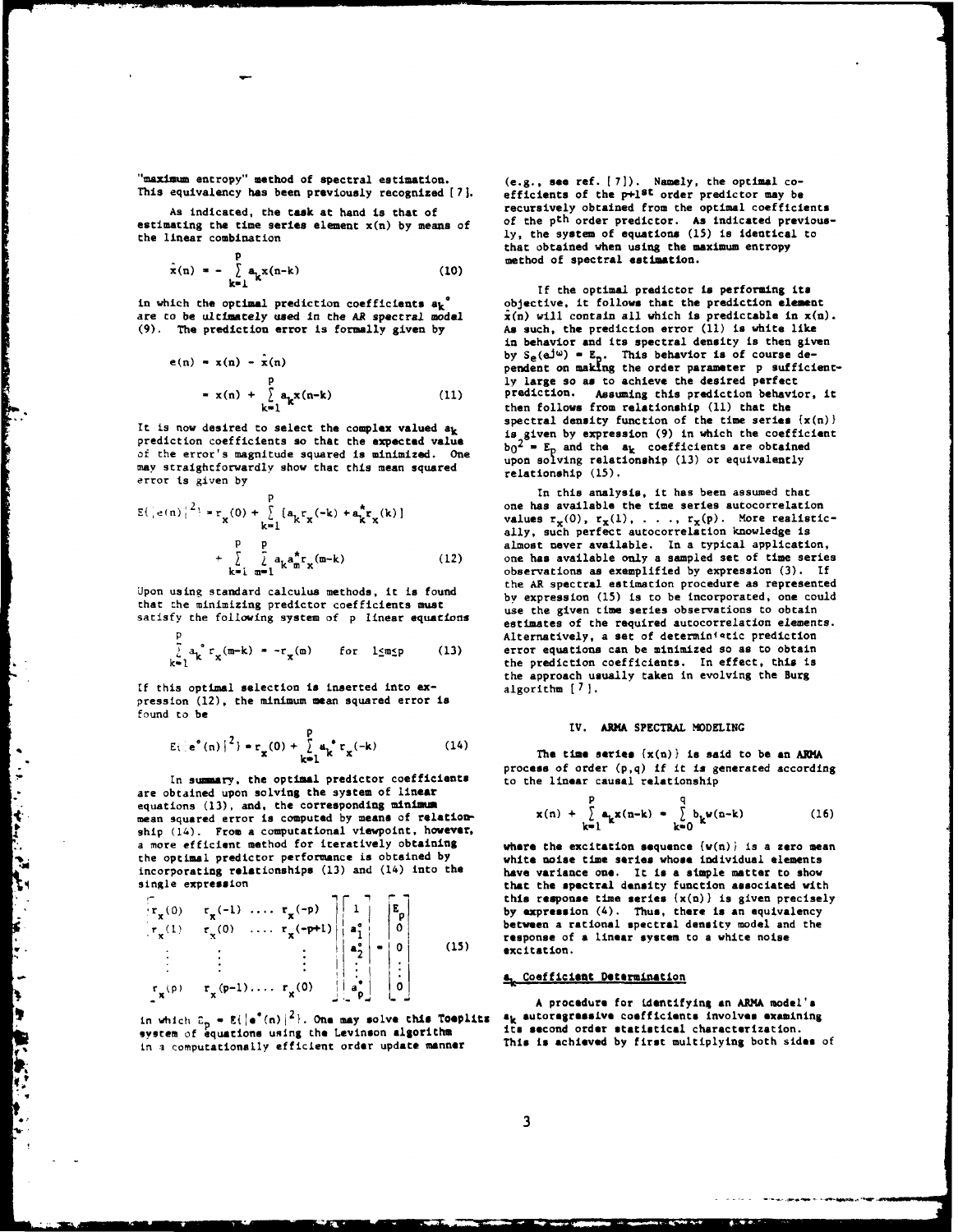**ed** values. The results of this operation **are** the complex conjugate symmetry property of auto**well.** known Yule-Walker equations correlation sequences (i.e., r(-n) **-** r\*(n)). The

$$
r_{x}(\mathbf{m}) + \sum_{k=1}^{p} a_{k} r_{x}(\mathbf{m-k}) = 0 \quad \text{for } \mathbf{m} > q \qquad (17)
$$

where it is important to note that the lag variable m is here restricted to be larger than the ARMA model's numerator order  $q$ .<sup>1</sup>

indicate that an ARMA time series' autocorrelation and or expression (22), real density. manner for appropriate **lag** values. This obsermanner tor appropriate isg values. This obser-<br>vation the provides the vehicle for determining<br>the ABM/ viel's associated at coefficients. To by introducing the following auxiliary sequence the ARM **)del's associated ak** coefficients. To **by introducing the following auxiliary sequence be more** stecific, let **us** now express the first t **+** Yule-Walker equations (17) in the following matrix format format **k.**<sup>1</sup>

| \n $\begin{bmatrix}\n r_x(q) & r_x(q-1) & \cdots & r_x(q+1-p) \\  r_x(q+1) & r_x(q) & \cdots & r_x(q+2-p) \\  \vdots & \vdots & \vdots & \vdots \\  r_x(q+1) & r_x(q+1-p) & \cdots & r_x(q+2-p)\n \end{bmatrix}$ \n | \n $\begin{bmatrix}\n r_x(q+1) & \cdots & r_x(q+2-p) \\  r_x(q+2) & \cdots & r_x(q+2-p) \\  \vdots & \vdots & \vdots \\  r_x(q+1) & r_x(q+1-p) & \cdots & r_x(q+1-p)\n \end{bmatrix}$ \n | \n $\begin{bmatrix}\n r_x(q+2) & \cdots & r_x(q+2-p) \\  r_x(q+2) & \cdots & r_x(q+2-p) \\  \vdots & \vdots & \vdots & \vdots \\  r_x(q+1) & \cdots & r_x(q+1-p)\n \end{bmatrix}$ \n | \n $\begin{bmatrix}\n r_x(q+1) & \cdots & r_x(q+1-p) \\  r_x(q+1) & \cdots & r_x(q+1-p)\n \end{bmatrix}$ \n | \n $\begin{bmatrix}\n r_x(q+1) & \cdots & r_x(q+1-p) \\  r_x(q+1) & \cdots & r_x(q+1-p)\n \end{bmatrix}$ \n | \n $\begin{bmatrix}\n r_x(q+1) & \cdots & r_x(q+1-p) \\  r_x(q+1) & \cdots & r_x(q+1-p)\n \end{bmatrix}$ \n | \n $\begin{bmatrix}\n r_x(q+1) & \cdots & r_x(q+1-p) \\  r_x(q+1) & \cdots & r_x(q+1-p)\n \end{bmatrix}$ \n | \n $\begin{bmatrix}\n r_x(q+2) & \cdots & r_x(q+2-p) \\  r_x(q+1) & \cdots & r_x(q+1-p)\n \end{bmatrix}$ \n |
|---------------------------------------------------------------------------------------------------------------------------------------------------------------------------------------------------------------------|------------------------------------------------------------------------------------------------------------------------------------------------------------------------------------------|--------------------------------------------------------------------------------------------------------------------------------------------------------------------------------------|-------------------------------------------------------------------------------------------------------------|-------------------------------------------------------------------------------------------------------------|-------------------------------------------------------------------------------------------------------------|-------------------------------------------------------------------------------------------------------------|-------------------------------------------------------------------------------------------------------------|
|---------------------------------------------------------------------------------------------------------------------------------------------------------------------------------------------------------------------|------------------------------------------------------------------------------------------------------------------------------------------------------------------------------------------|--------------------------------------------------------------------------------------------------------------------------------------------------------------------------------------|-------------------------------------------------------------------------------------------------------------|-------------------------------------------------------------------------------------------------------------|-------------------------------------------------------------------------------------------------------------|-------------------------------------------------------------------------------------------------------------|-------------------------------------------------------------------------------------------------------------|

or in the more compact representation **- <sup>A</sup>(G )S ( <sup>w</sup> )** (25)

ļ.

be a completed of the complete of the complete of the complete of the complete of the complete of the complete of the complete of the complete of the complete of the complete of the complete of the complete of the complete

where R is a txp matrix and <u>a</u> and <u>r</u> are pxl and txl vectors, respectively.

It is readily shown that this system of equations will have a unique solution provided that  $t > p$ To obtain the ARMA model's  $a_k$  coefficients, one then simply solves this system of linear equations. From a computational viewpoint, it is convenient generate the complex conjugate symmetrical polyto set t equal to its minimum value of **p.** For nomial **(in the sJw)** expression reasons which will be spelled out in Section VI, however, it will often be advantageous to let t take on values exceeding p.

# **b,** Coefficient Determination **(27)**

ents, it will be expedient to introduce the auto-<br>conjugate reciprocal sets. One then need only<br>correlation sequence's causal image select an appropriate q of these roots to det

$$
r_{\mathbf{x}}^{+}(n) = r_{\mathbf{x}}(n)u(n) - \frac{1}{2} r_{\mathbf{x}}(0)\delta(n) \qquad (20)
$$

step and Kronecker delta sequences, respectively. ARM time series of order **(p,q)** may **be** obtained **by** The autocorrelation sequence may **be** recovered from following **the** systematic procedure outlined in its causal image through the relationship **Table 1.** To carry out **this process,** it is

$$
r_{x}(n) = r_{x}^{+}(n) + r_{x}^{+}(-n)^{*}
$$
 (21)

expression (16) by  $x^*(n-m)$  and then taking expect- whose validity is established by making use of the<br>ed values. The results of this operation are the complex conjugate symmetry property of auto**p** Fourier transform of expression (21) **is** found to

$$
r_x(a-k) = 0 \quad \text{for } m > q \qquad (17) \qquad \qquad \frac{1}{x} (e^{j\omega}) = s_x^+(e^{j\omega}) + s_x^+(e^{j\omega}) \qquad (22)
$$

in which  $S_{\vec{x}}^+(\epsilon^{j\omega})$  denotes the Fourier transform of the autocorrelations' causal image (20). In what **is** to follow, a systematic procedure for identify-In effect, the above Yule-Walker equations ing  $S_{\mathcal{I}}^{\bullet}(\mathbf{a})^{(\omega)}$  will be given which, with the utilizat-<br>indicate that an ARMA time series' autocorrelation and the despression (22), results in the overall times

$$
c(n) = rx+(n) + \sum_{k=1}^{p} a_k rx+(n-k)
$$
 (23)

expression **(19)** are used. Due to the nature of the **q+l)** *r* **(q) . . . .***r(q+2-p)* a *r(q+2)* **rr** causal image sequence and the underlying Yule**rx x x2** 21 Walker equations **(17),** it is readily shown that this auxiliary sequence is identically zero outside the indexing range  $0 \le n \le \max(p,q)$ . Using this fact, the Fourier transform of relationship (23) is found to yield

(18) 
$$
C_g(e^{j\omega}) = \sum_{n=0}^{\infty} c(n)e^{-j\omega n}
$$
,  $s = \max(p,q)$  (24)  
=  $A_p(e^{j\omega})S_x^+(e^{j\omega})$  (25)

R **a** = -<u>r</u> (19) Using this result in equation (22), the required<br>R is a syn matrix and a and r and nail and aRMA spectral density formulation is obtained

$$
S_{x} (e^{j\omega}) = \frac{A_{p} (e^{j\omega}) C_{g}^{*} (e^{j\omega}) + A_{p}^{*} (e^{j\omega}) C_{g} (e^{j\omega})}{A_{p} (e^{j\omega}) A_{p}^{*} (e^{j\omega})}
$$
(26)

To obtain the ARMA model's b<sub>k</sub> coefficients. we next incorporate relationships (4) and (26) to

$$
B_{q}(e^{j\omega})B_{q}^{\star}(e^{j\omega}) = A_{p}(e^{j\omega})C_{a}^{\star}(e^{j\omega}) + A_{p}^{\star}(e^{j\omega})C_{s}(e^{j\omega})
$$
\n(27)

A spectral factorazation of the right **side** poly-To determine the ARMA model's **b<sub>k</sub>** coeffici-<br>ents, it will be expedient to introduce the auto-<br>conjugate reciprocal sets. One then need only correlation sequence's causal image select an appropriate **q** of these roots to deter**r 1 mine** the required Bq(eJw) **term (e.g., the** minimum r **(n) - rx (n)u(n)- rx(O)8(n)** (20) **phase** selection).

To summarize, the spectral density function where  $u(n)$  and  $\delta(n)$  denote the standard unit-<br>and the model coefficients corresponding to an  $r_x(n) = r_x^+(n) + r_x^+(-n)^*$  (21) necessary to have knowledge of the order pair<br>(p,q) and the autocorrelation elements  $r_x(n)$  for<br>The Yule-Walker equations associated with lag  $0 \le n \le q+p$ .

values  $0 \le m \le q$  will involve the ARMA model's **b**k coefficients in **a** nonlinear manner.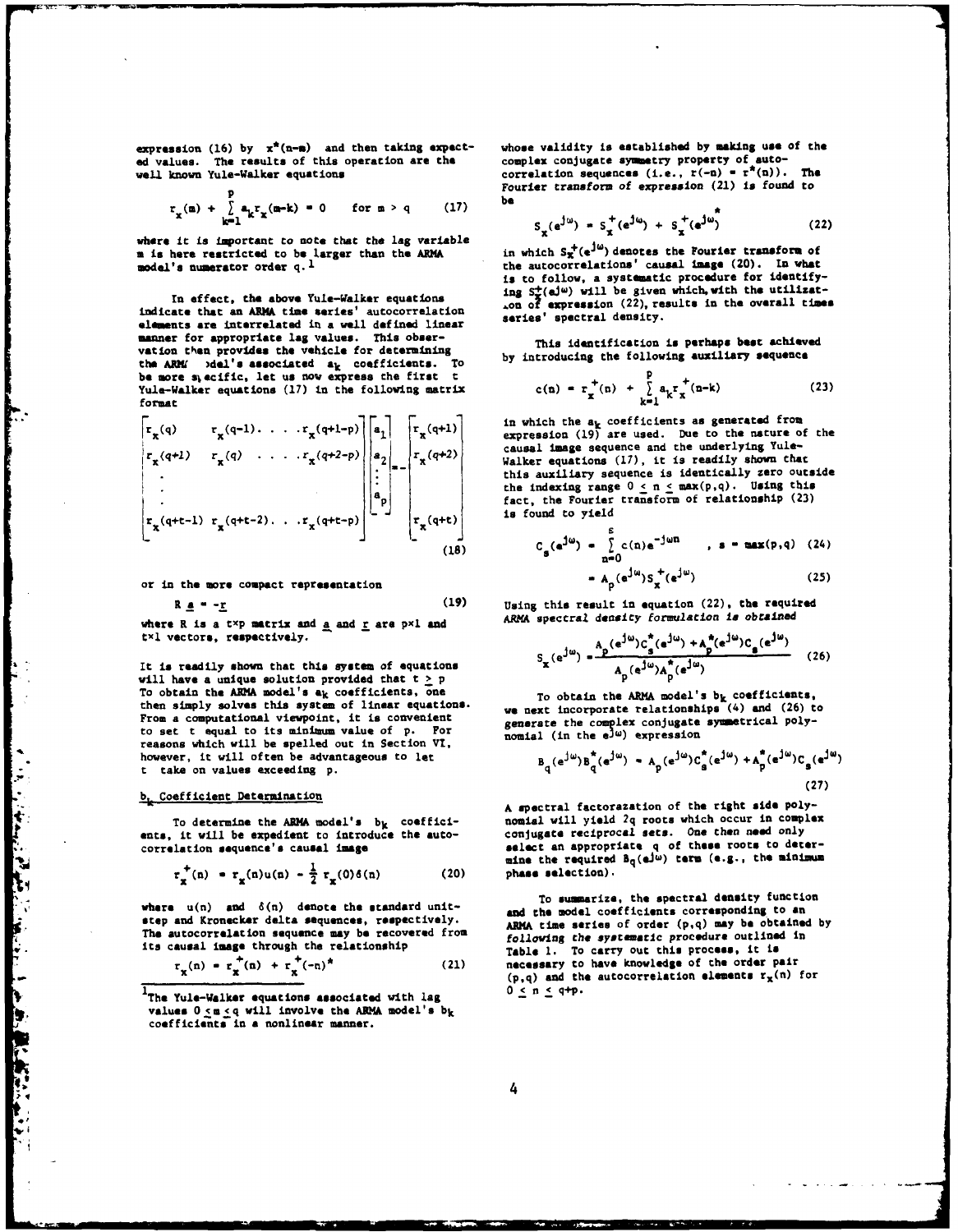| 1. | Solve Relationship (19) for the p auto-                              |  |
|----|----------------------------------------------------------------------|--|
|    | regressive at coefficients. This will re-<br>quire setting $t > p$ . |  |
|    |                                                                      |  |

- Fourier transform using expressions (23) and
- 3. The required spectral density is given by **description** of the results of the results of the results of the results of the results of the results of the results of the results of the results of the results of the result relationship (26).
- 4. Perform **a** spectral factorization of **the MA** Spectral Estimates polynomial  $B(e^{j\omega})B^*(e^{j\omega})$  as given by expression **(27)** to obtain the required **bk** The autocorrelation elements as specified **by**
- 

the MA, AR, and ARMA modeling schemes **presented** in **presence** of the lower amplitude sinusoid. It is the last three sections, let us consider the **class-** apparent from this example that classical Fourier ical problem of generating spectral **estimates** of approaches provide relatively poor vehicles for a time series composed of two sinusoids in additive achieving frequency resolution even when exact white noise. Namely, the time series will **be** autocorrelation elements are used. governed **by** the relationship

$$
x(n) = a_1 \sin(\omega_1 n + \theta_1) + a_2 \sin(\omega_2 n + \theta_2) + v(n)
$$
 (28)

uniformly distributed on **[O,2H]** and w(n) is a zero (or **maximm** entropy) expression **(15),** with AR mean white noise process whose individual elements (or maximum entropy) expression (15), with as<br>have variance  $\sigma^2$ . The sinusoidal amplitudes a<sub>l</sub> and  $\sigma^2$  and  $\sigma^2$  and  $\sigma^2$  and  $\sigma^2$  and  $\sigma^2$  and  $\sigma^2$  and  $\$ a<sub>2</sub>, and, normalized frequencies w<sub>1</sub> and w<sub>2</sub> will be 2 where it is apparent that a frequency resolution<br>here taken to be unknown constants. <sup>2</sup> is achieved for **p** = 30, but, not for **p** = 15. In

given by **a** *reasonably* **small order model.** 

$$
r_{x}(n) = \frac{a_{1}^{2}}{2} \cos(\omega_{1}n) + \frac{a_{2}^{2}}{2} \cos(\omega_{2}n) + \sigma^{2}\delta(n) \qquad (29)
$$

Upon taking the Fourier transform of this auto- In the final modeling approach, **the auto**correlation sequence, the associated spectral den-

Ļ.

 $\frac{1}{2}$ 

¥ Ŋ.

k Ļ. l o h þ

**REA** Ţ

$$
S_{\mathbf{x}}(e^{j\omega}) = \frac{a_1^2 \pi (3(\omega - \omega_1) + 6(\omega + \omega_1))}{2} + \frac{a_2^2 \pi (6(\omega - \omega_2) + 6(\omega + \omega_2)) + \sigma^2}{6\sigma - \pi \le \omega \le \pi}
$$
(30)

This spectral density function **is** seen to **be corn- the** time series being examined. posed of dirac delta functions located at fre-<br>quencies t w<sub>1</sub> & *±* w<sub>2</sub> riding on top of a constant MI. HIGH PERFORMANCE METHOD OF<br>value <sup>12</sup> due to the additive white noise. ARMA SPECTRAL MODELINC

Using the given autocorrelation **elements (29)** It **is possible** to adapt many of **the ideas** of as **entries, the three spectral** estimation pro- Section IV to achieve an **AlMA** spectral **estimate** cedures just described **were** next utilized to when only the time **series observation (3) are** generate MA. **AR,** and **ANMA models.** The specific

**1.** Solve Relationship **(19)** for the **p** auto- choices for the time series parameters were taken regressive a<sub>k</sub> coefficients. This will re-<br>quire setting  $t \ge p$ .<br> $\sigma^2 = 1$ . This selection provides individual sinusoid signal-to-noise ratios of 10dB (decibels) and 0dB. Due to the relative closeness of the sinu-**2.** Generate the auxiliary sequence c(n) and its OdB. **Due** to the relative **closeness** of the sinu-(24), respectively, lent measure of the frequency resolution capabilities of the three modeling procedures. **A** brief

coefficients. expression **(29)** where incorporated into the MA spectral model relationship **(6)** in which the window function is taken to be rectangular (i.e., Table **1:** Generation of the spectral density and w(n) **- <sup>I</sup>**for **0 <** n **< q).** The spectral estimates the ARMA model parameters associated with a thereby achieved for the specific order selections<br>given set of autocorrelation values.<br> $a = 15-30$  and 200 are displayed in Educations given set of autocorrelation values. **q - 15, 30,** and 200 are displayed in Figure **1.** From **these** plots it is clear that the MA modeling V. EXAMPLE procedure is unable to resolve the sinusoids for the order selections **q - <sup>15</sup>**and **30. When q** is set To demonstrate the relative effectiveness of to 200, it **is** possible to just barely detect the

The autocorrelation elements **(29)** were next in which  $\theta_1$  and  $\theta_2$  are independent random variables incorporated into the optimum one-step predictor ral estimates which resulted are shown in Figure contrast to the classical Fourier approach, the<br>It is readily shown that the autocorrelation AR spectral modeling procedure is capable of<br>sequence corresponding to this time series is achieving the required frequency resolution with

## **rx(n)** *-* **I** cos(wln) **+a2 cos(W 2n) +a26(n) (29) ARMA** Spectral Estimate

correlation sequence, the associated spectral den-<br>sity function is found to be **an ARMA model** of order (4,4) using the procedure as outlined in Table 1. The resultant spectral estimate is plotted in Figure 3 and is seen to correspond precisely with that as given in equation (30).<sup>3</sup> This should not be surprising *<sup>+</sup>*'2 **-W2 )+6(w 2 )] +02** equation **(30).3** This should not **be** surprising 2 considering the fact that the given autocorrelation sequence (29) is an ARMA time series of order (4,4). **Thus,** the model **used** in this case precisely **matches**

state and completely and the state

<sup>&</sup>lt;sup>3</sup>If infinite precision computations were utilized. The normalized frequency **variables are** taken to there would **be an exact** pole-zero cancellation **and** lie in the interval **(0,H).** an **associated** constant spectral density function.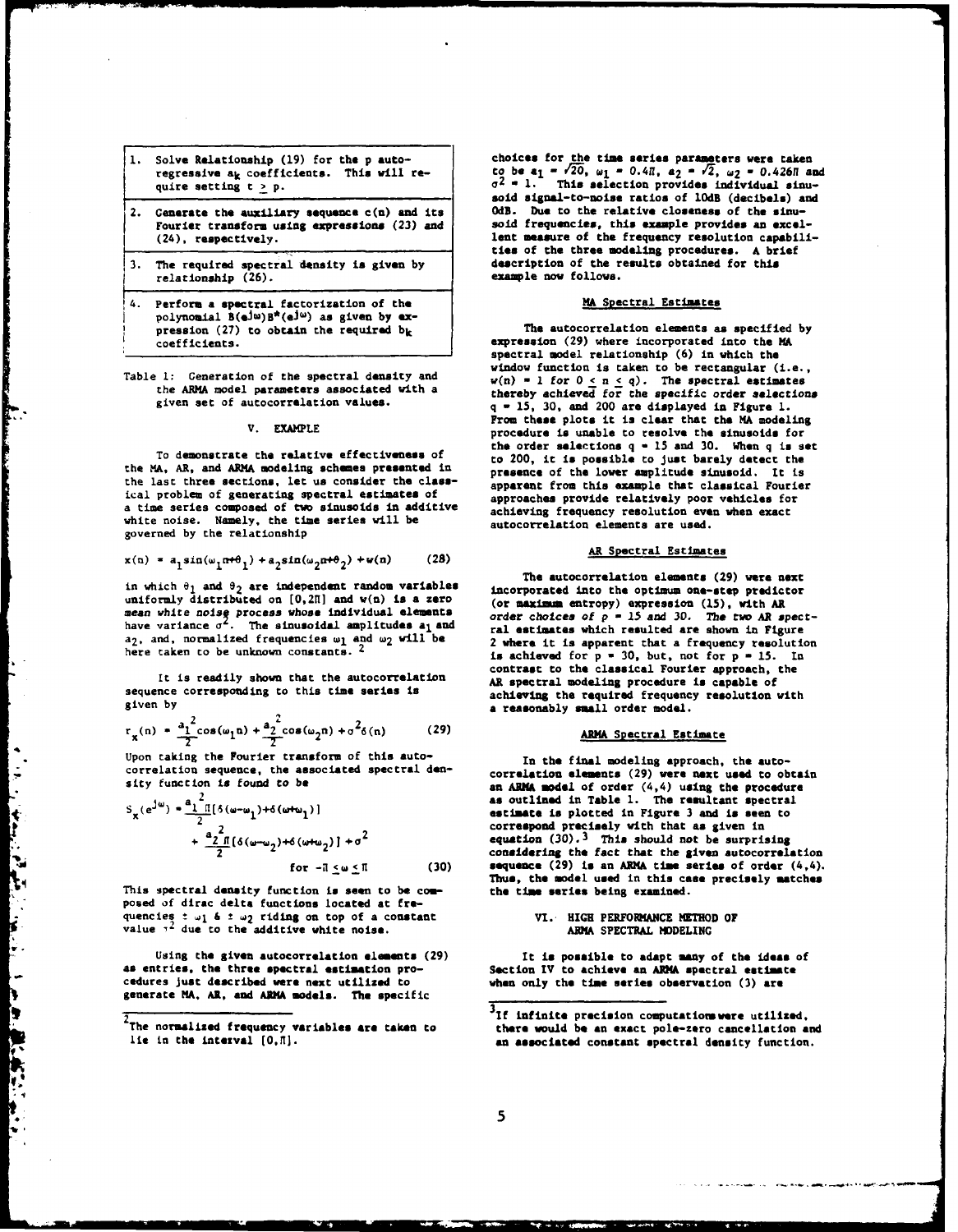available (and not autocorrelation values). **We** ARMA **model** order choice. In any case, the **system** shall again treat separately the cases of auto-<br>correlation and moving average coefficient deter-<br>yill give rise to the txl Yule-Walker approxime

## $A$ utoregressive Coefficient Estimation

To implement the autoregressive coefficient Upon taking the expected value of e, it is found<br>selection process as represented by relationship that for the ARMA modeling order choice in which **(19).** it will **be** necessary to compute appropriate q I **p,** that this expectation results in autocorrelation estimates from the given **set** of **p** ARMA method effects these estimates in the guise of a convenient matrix format which lends itself to a Particularly efficient computational realiza- while for the modeling order case **q <p** this extion [2]&[4]. In particular, the autocorrelation pectation produces matrix and vector required in expression **(19)** are estimated according to

$$
\dot{\mathbf{R}} = \mathbf{Y}^{\dagger} \mathbf{X} \tag{31}
$$

$$
\underline{y} = Y \underline{x} \tag{32}
$$

where the dagger symbol + denotes the operation of complex conjugate transposition. The **(N-p)xp** Toeplitz **type** matrix **X is specified by** in either ordering **case,** it is seen that when the

$$
x(p) = x(p-1) \cdot \ldots \cdot x(1)
$$
  
\n
$$
x(p+1) = x(p) \cdot \ldots \cdot x(2)
$$
  
\n
$$
\vdots \qquad \vdots \qquad \vdots
$$
  
\n
$$
x(N-1) = x(N-2) \qquad x(N-p)
$$
  
\n(33)

while the  $(N-p)*t$  Toeplitz type matrix Y has the form

$$
x(p-q-1) \dots x(p-q-t+1)
$$
  
\n
$$
x(p-q+1) \times (p-q) \dots x(p-q-t+2)
$$
  
\n
$$
y = x(N-q-1) \times (N-q-2) \dots x(N-q-t)
$$
 (34)

$$
x = [x(pt+1), x(pt+2), \ldots, x(N)]'
$$
 (35)

In formulating matrix **Y,** we have **used** the con- **f(a) -** 1tA **a (39)** In formulating matrix  $Y$ , we have used the con-<br>vention of setting to zero any elements  $x(k)$  for which **k** lies outside the observation index range in which A **is a txt** positive-definite diagonal  $1 \leq k \leq N$ . matrix with diagonal elements  $\lambda_{kk}$  that is

however, it is generally found that the resultant **render** this quadratic functional a minimum must system of t equations in **the p autoregressive** satisfy coefficients is inconsistent for  $t > p$ . This is due to inevitable inaccuracies in the autocorrelation estimates, and, to a possible improper

correlation and moving average coefficient deter- will give **rise** to the tx1 Yule-Walker approximation error vector as specified by

$$
\underline{\mathbf{e}} = \mathbf{Y}^{\top} \mathbf{X} \ \underline{\mathbf{a}} + \mathbf{Y}^{\top} \mathbf{X} \tag{36}
$$

that for the ARMA modeling order choice in which

$$
E(e(k)) = (N-q-k)\left[\frac{r}{x}(q+k) + \sum_{m=1}^{r} a_m r_x(q+k-m)\right], \quad 1 \leq k \leq t
$$
\n(37)

$$
\mathbf{v} = \mathbf{Y}^{\dagger} \mathbf{X}
$$
\n
$$
\mathbf{y} = \mathbf{Y}^{\dagger} \mathbf{X}
$$
\n
$$
\mathbf{y} = \mathbf{Y}^{\dagger} \mathbf{X}
$$
\n
$$
\mathbf{y} = \mathbf{y}^{\dagger} \mathbf{X}
$$
\n
$$
\mathbf{y} = \mathbf{y}^{\dagger} \mathbf{X}
$$
\n
$$
\mathbf{y} = \mathbf{y}^{\dagger} \mathbf{y}
$$
\n
$$
\mathbf{y} = \mathbf{y}^{\dagger} \mathbf{y}
$$
\n
$$
\mathbf{y} = \mathbf{y}^{\dagger} \mathbf{y}
$$
\n
$$
\mathbf{y} = \mathbf{y}^{\dagger} \mathbf{y}
$$
\n
$$
\mathbf{y} = \mathbf{y}^{\dagger} \mathbf{y}
$$
\n
$$
\mathbf{y} = \mathbf{y}^{\dagger} \mathbf{y}
$$
\n
$$
\mathbf{y} = \mathbf{y}^{\dagger} \mathbf{y}
$$
\n
$$
\mathbf{y} = \mathbf{y}^{\dagger} \mathbf{y}
$$
\n
$$
\mathbf{y} = \mathbf{y}^{\dagger} \mathbf{y}
$$
\n
$$
\mathbf{y} = \mathbf{y}^{\dagger} \mathbf{y}
$$
\n
$$
\mathbf{y} = \mathbf{y}^{\dagger} \mathbf{y}
$$
\n
$$
\mathbf{y} = \mathbf{y}^{\dagger} \mathbf{y}
$$
\n
$$
\mathbf{y} = \mathbf{y}^{\dagger} \mathbf{y}
$$
\n
$$
\mathbf{y} = \mathbf{y}^{\dagger} \mathbf{y}
$$
\n
$$
\mathbf{y} = \mathbf{y}^{\dagger} \mathbf{y}
$$
\n
$$
\mathbf{y} = \mathbf{y}^{\dagger} \mathbf{y}
$$
\n
$$
\mathbf{y} = \mathbf{y}^{\dagger} \mathbf{y}
$$
\n
$$
\mathbf{y} = \mathbf{y}^{\dagger} \mathbf{y}
$$
\n
$$
\mathbf{y} = \mathbf{y}^{\dagger} \mathbf{y}
$$

**xtp)** x(p-1).  $\sqrt{1}$   $\sqrt{1}$  time series is an ARMA process of order (p,q), the pexpected value of the error vector e can **be** made equal to zero by a proper choice of the autoregressive coefficient vector a. Namely, this selection would **be** such that the underlying Yule-Walker equations **(17) are** satisfied. 5 This implies that the system of equations  $(36)$  with  $e = 0$  provides an unbiased and a consistent estimate of the Yule-Walker equations.

With the above thoughts in mind, an appealing approach to selecting the autoregressive coefficient vector is immediately suggested. **Namely,** close" to its expected value of  $\underline{\theta}$  as possible.<br>This is of course predicated on the assumption<br>that the time series is an ARMA process of order **(pq)** or **less.** In order to attain a tractable **and** x is **a (N-p)"1 vector given by4** procedure for selecting an appropriate autoregressive coefficient vector, we shall introduce the following quadratic functional

$$
f(\underline{a}) = \underline{e}^T \Lambda \underline{e} \tag{39}
$$

introduced in **order** to provide **one** with **the** option **If** the autocorrelation matrix and vector of weighting differently **the various** error vector estimates (31) and (32), respectively, are substi-<br>tuted into the Yule-Walker relationship (19), autorogressive coefficient vector which will

$$
X^{\dagger}Y \wedge Y^{\dagger}X \underline{\hat{a}}^{\bullet} = - X^{\dagger}Y \wedge Y^{\dagger} \underline{x}
$$
 (40)

**<sup>A</sup>**more generalized version **of** this **estimation <sup>5</sup> <sup>A</sup>**little though will convince oneself that **this** scheme can be obtained by substituting the inte-<br>ger k for p wherever p appears in relationships are at least equal to the numerator and denomi-<br>(33) - (35). For ease of presentation, k is mator orders, respectively, of t **(33) - (35).** For **ease of** presentation, **k** is nator orders, **respectively,** of **the** underlying here restricted to **be p. AM** time **series.**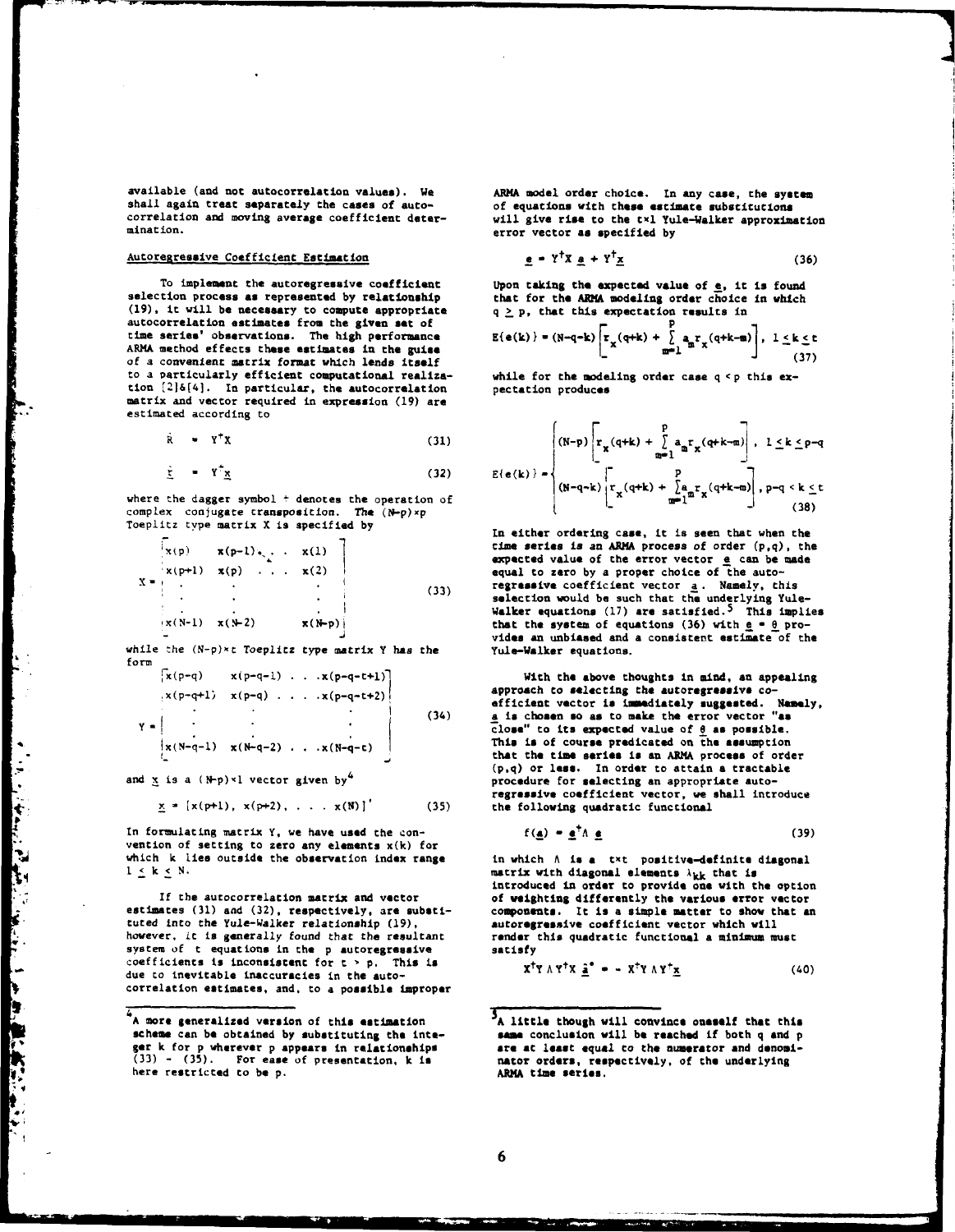One then simply solves this consistent system of p linear equations in **the p** unknown autoregressive coefficients to obtain an estimate for the denomi-<br>nator dynamics of the ARMA model.

the ARMA model's moving average coefficients. We shall now briefly describe two procedures which have provided satisfactory performance and in a **of these L segments** is taken and then everaged to sense complement one another.<br>
obtain the desired q<sup>th</sup> order smoothed periodogram

## (1) **ck** Method **§L(J1) J1 q jn(n)e(ne n 2**

 $\ddot{\cdot}$ 

**CONTRACTOR** 

٦ F.

 $\frac{1}{2}$ 

一、小学 のうち いちょう

The procedure which has provided the best frequency resolution behavior is a direct adaption of the  $c_k$  method as described in **where**  $w(n)$  is a window sequence that is normally Section IV (and ref. [3]). In particular,  $v(n)$  and  $v(n)$  and  $v(n)$  and  $v(n)$  and  $v(n)$  and  $v(n)$  and  $v(n)$  and  $v(n)$  and  $v(n$ estimates as obtained from expression (40) and a suitable set of autocorrelation computes the  $\hat{c}(n)$  coefficients using expres-<br>sion (23). These coefficients are then used of the same quality as that of the camera and when incorporated into relationship (24) and **provides more smoothly behaved** spectral **ultimtely relationship (26). Although pro**viding an excellent frequency resolution **To summarize**, the required ARMA spectral model

## (ii) Smoothed Periodogram Method

$$
\varepsilon(n) = x(n) + \sum_{k=1}^{p} \hat{a}_k^* x(n-k) \quad \text{for } p < n \leq N \quad (41)
$$

$$
S_{\chi}(e^{j\omega}) = \frac{S_{\epsilon}(e^{j\omega})}{|\hat{A}_{D}^{\circ}(e^{j\omega})|^2}
$$
 (42) (42) (41) the unovched periodogram method.

If **Sx( ) is** to correspond to an ARMN spect- Table **2: Basic steps** of the **standard high per**ral modal of order **(p,q),** it is clear that a **formence AWA spectral estimation method:** qth **order MA spectral estimate** for the **rel- The Block** processn **Mods.** dual spectral density **S,(eJw)** ust **be** obtained **and** then substituted into relationship (42). **The** improved spectral estimation performance

$$
c_k(n) = \varepsilon(n+p+1+kd) \qquad 0 \le n \le q \qquad (43)
$$
  
0 < k < l-1

where "d" is a positive integer which specifies the time shift between adjacent segments. These indi-Moving **- Averae** Coefficient Estimation vidual segments will overlap if **d <q and** will perfectly partition the residual sequence when  $d = q + 1$ . In order to include only computed elements, the **There exist several procedures for estimating 1 a order to include only computed elements, the VIRNA model's moving average coefficients. We velocant parameters must be selected so that** shall now briefly describe two procedures which  $q + p + 1 + (L-1)d \leq N$ . Next the periodogram for each have provided satisfactory performance and in a of these L segments is taken and then *everaged* to obtain the desired q<sup>th</sup> order smoothed periodogram, that is  $\epsilon$ 

$$
\hat{S}_{\varepsilon}(\mathbf{e}^{\mathbf{j}\omega}) = \frac{1}{L} \sum_{\mathbf{k}=0}^{L-1} \left| \frac{1}{\mathbf{q}+1} \right| \sum_{\mathbf{n}=0}^{\mathbf{q}} w(\mathbf{n}) \varepsilon_{\mathbf{k}}(\mathbf{n}) e^{-\mathbf{j}\omega \mathbf{n}} \left| \frac{1}{\mathbf{q}} \right| \tag{44}
$$

selected to be rectangular  $(i.e., w(n)=1/\sqrt{q+1}$  for using the set of autoregressive coefficient  $0 \le n \le q$ ). It is readily shown that this procedure results in a desired nonnegative q<sup>th</sup> order MA<br>spectral density estimate. Unfortunately, its estimates  $\hat{\mathbf{r}}_{\mathbf{x}}(\mathbf{n})$  for  $\mathbf{n} = 0,1,\ldots$ , max $(q,p)$  one **frequency resolution capability is generally** not **sion (23).** These **coefficients are then used On the** other hand, the smoothed periodogram method to achieve the desired ARMA spectral estimate on the other hand, the smoothed periodogram method<br>when incorporated into relationable (24) and provides more smoothly behaved spectral estimates

behavior, this procedure suffers the drawback **is obtained by following the systematic procedure** of not having a guaranteed nonnegative defin-<br>
ite spectral density function.<sup>6</sup> It is with<br>  $\frac{1}{2}$  and the numerator dynamic esti-<br>  $\frac{1}{2}$  and  $\frac{1}{2}$  and  $\frac{1}{2}$  and  $\frac{1}{2}$  and  $\frac{1}{2}$  and  $\frac{1}{2}$  and  $\$ ite spectral density function.6 Itis with mation procedure to **be** used will of course depend this in mind that the following well known on **the** particular characteristic being sought **(e.g.,** smoothed periodogram method was adapted **[13].** frequency resolution, smoothness, etc.)

| (11) SECOCHES FELLOGORIAN MECHOS<br>In the smoothed periodogram approach,<br>one first computes the so-called "residual"<br>time-series elements according to the relation- | 1. Specify values for the ARMA model's order<br>parameter pair (q,p), the Yule-Walker<br>equation parameter t, and, the weighting<br>matrice's diagonal elements $\lambda_{kk}$ .        |  |
|-----------------------------------------------------------------------------------------------------------------------------------------------------------------------------|------------------------------------------------------------------------------------------------------------------------------------------------------------------------------------------|--|
| $ship$ (see ref. $[3])$ .<br>$\epsilon(n) = x(n) + \sum_{k=1}^{p} \hat{a}_k^* x(n-k)$ for p< $n \leq N$ (41)<br>in which the $\hat{a}_k^*$ autoregressive coefficients      | 2. Using the time series observations $x(1)$ ,<br>$x(2),,x(N)$ , construct the matrices X, Y,<br>and vector x according to relationships $(33)$ ,<br>$(34)$ , and $(35)$ , respectively. |  |
| as obtained by solving expression (40) are<br>incorporated. From this relationship the<br>spectral demaity expression directly follows                                      | 3. Determining the model's autoregressive co-<br>efficients by solving relationship (40).                                                                                                |  |
| $S_{\mathbf{x}}(e^{j\omega}) = \frac{S_{\epsilon}(e^{j\omega})}{ \hat{A}_{\mathbf{n}}^{\circ}(e^{j\omega}) ^2}$<br>(42)                                                     | 4. The numerator's dynamics are obtained by<br>using either the $(1)$ $c_k$ method, or,<br>(ii) the smoothed periodogram method.                                                         |  |
|                                                                                                                                                                             |                                                                                                                                                                                          |  |

**The** smoothed periodogram has been found to **be obtained in using** this high performance method a useful tool for this purpose. over **contemporary ARNA techniques** such **as** the Box-In the smoothed periodogram method, one first<br>partitions the computed residual elements (41) into<br>L segments each of length q+1 as specified by<br>L segments each of length q+1 as specified by<br>larger set of Yule-Walker equati

**<sup>6</sup> This shortcoming my be superficially avoided by 7A similar approach shares the same attributes as taking** the **absolute value** of **the spectral estimate. does the** smoothed **periodogram (14].**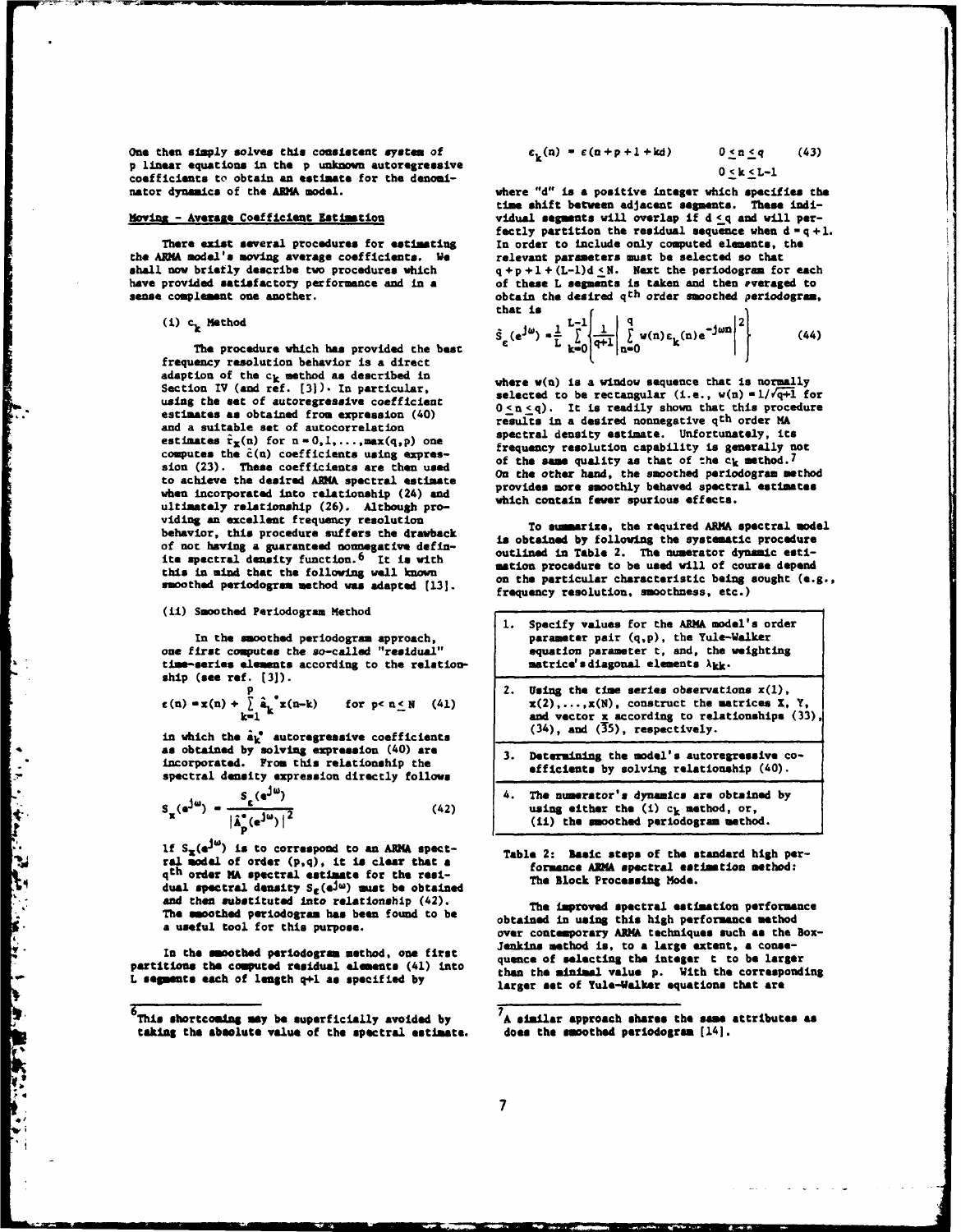thereby being approximated, it intuitively follows **5.** R. **B.** Blackman and **J.** W. Tukey, "The measure that the model's autoregressive coefficients will<br>be less sensitive to autocorrelation estimate errors which are embodied in Y<sup>+</sup>X and Y<sup>+</sup>x than would Dover, 1958.<br>be the case if t were set to p (as in the Box- 6. A. V. Oppenheim and R. W. Schafer, DIGITAL **be the case if t were set to p (as in the Box-** 6. A. V. Oppenheim and R. W. Schafer, DIGIT.<br>Jenkins method). This anticipated improvement in SIGNAL PROCESSING, Englewood Cliffs, New Jenkins method). This anticipated improvement in SIGNAL PROCESSING, Englewood Clif<br>spectral estimation behavior when using the high **Signaphy Street (Senatice-Hall**, Inc. 1975. spectral estimation behavior when using the high Jersey, Prentice-Hall, Inc. 1975.<br>
performance method has in fact been realized on a 7. S. Haykin, NONLINEAR METHODS OF SPECTRAL performance method has in fact been realized on a *7* rather large number of numerical examples  $[1]-[4]$ . rather large number of numerical examples [1]-(4]. **ANALYSIS,** New York, Springer-Verlag, **1979.** It is shown in reference [41 **& 18]** that this high **8.** K. Ogino,"Computationally fast algorithms for performance method also lends itself to **a** particu- ARMA spectral estimation", Ph.D. dissertation, lar fast adaptive implementation mode when t **- p.** Virginia Polytechnic Institute **and** State With the two attributes of improved spectral estimation performance and computational efficiency, 9. Y. Pao and D. T. Lee, "Additional results on this new procedure promises to be an important Cadzow ARMA method for spectrum estimation", this new procedure promises to be an important

 $\sim$  1

It is of interest to note that when  $q = 0$  and  $t = p$ , the high performance ARMA spectral estimation method reduces to the well known AR covariance method. Moreover, upon letting t exceed Francisco: Holden-Day, **1976. p,** the resultant set of expanded AR Yule-Walker **11.** P. R. Gutowski, **E. A.** Robinson and **S.** Treitel, equation approximations will typically result in The "Spectral estimation, fact or fiction",<br>better spectral estimates than the standard AR co-TEEE Transactions on Geoscience Electronics, better spectral estimates than the standard AR co-<br>variance method. To the authors knowledge, this ap-<br>vol. GE-76, April, 1978, pp. 80-84. variance method. To the author's knowledge, this ap-<br>proach has not been used in the various AR spectral 12. S. A. Tretter and K. Steiglitz, "Power spectrum proach has not been used in the various AR spectral estimation procedures developed to date. in terms of rational models",

method of **ARMA** spectral estimation has been pre- **IEEE** Transactions on Audio Electroacoustics, sented. It is predicated on the approximation of vol. AU-15, June 1970, pp. 70-73.<br>a set of Yule-Walker equation estimates which are 14. S. Kay, "A new ARMA spectral estimator", IEEE **generated from a given set of time series obser-** Transactions on Acoustics, Speech, and Signal<br>vations. The ARMA model's autoregressive **Transactions**, vol. ASSP-28, No.5, October, 1980 coefficients are determined by solving a consistent system of linear equations.

The spectral estimation performance of this **ARMA** modeling procedure has been empirically found to exceed that of such counterparts as the **maximum** entropy and Box-Jenkins methods **(e.g.,** see **refs. [1]-[41 & 191).** This behavior is, to a large extent, a consequence of the fact that more than **the** minimal number of Yule-Walker equation estimates are being approximated to obtain the resultant **ARMA** model parameters.

### **VIII.** REFERENCES

- **1. J. A.** Cadzow, "ARMA spectral estimation: an efficient closed-form procedure", Proceedings of the RADC Spectrum Estimation Workshop, efficient closed-form procedure<br>of the RADC Spectrum Estimation<br>october 3-5 1979, pp. 81-97.<br>2. J. A. Cadzow, "High performance",<br>mation - a new ARMA method",
	- 2. **J. A.** Cadzow, "High performance spectral **esti**mation **- a new ARMA method", IEEE** Transactions on Acoustics, Speech, **and Signal Processing,** '4 vol. **ASSP-28,** No. **5, October 1980, pp.524-529. 3. J. A.** Cadsow, **"Autoregressive** moving **average**
		- **spectral estimation: a model equation** error **procedure",** IEEE **Transactions** on Geoscience **and Rewte Sensing,** vol. **GE-19,** No.1, **January 1981, pp.** 24-28.
		- 4. **J. A.** Cadsow, "An **adaptive AIMA** spectral **estimator: Parts 1 & 2",** First **ASSP** Workshop on Spectral **Estlmtion, McMaster University,** August, **1961.**
- of communication engineering", New York:<br>Dover, 1958.
- 
- 
- 
- spectral estimation tool. Proceedings **IEEE** International Conference on Acoustic, Speech, and Signal Processing, vol. 2, March 31, 1981, pp. 480-483.
	- 10. G. Box and G. Jenkins, TIME SERIES ANALYSIS:<br> **FORECASTING AND CONTROL** (revised edition) San
	-
	- **IEEE** Transactions on Automatic Control, vol. VII. **CONCLUSION AC-12,** April **1967, pp. 185-188.**
	- A computationally efficient closed form **Accomputation** form for the estimation of power spectra",
		- Processing, vol. ASSP-28, No.5, October, 1980, pp. 585-588.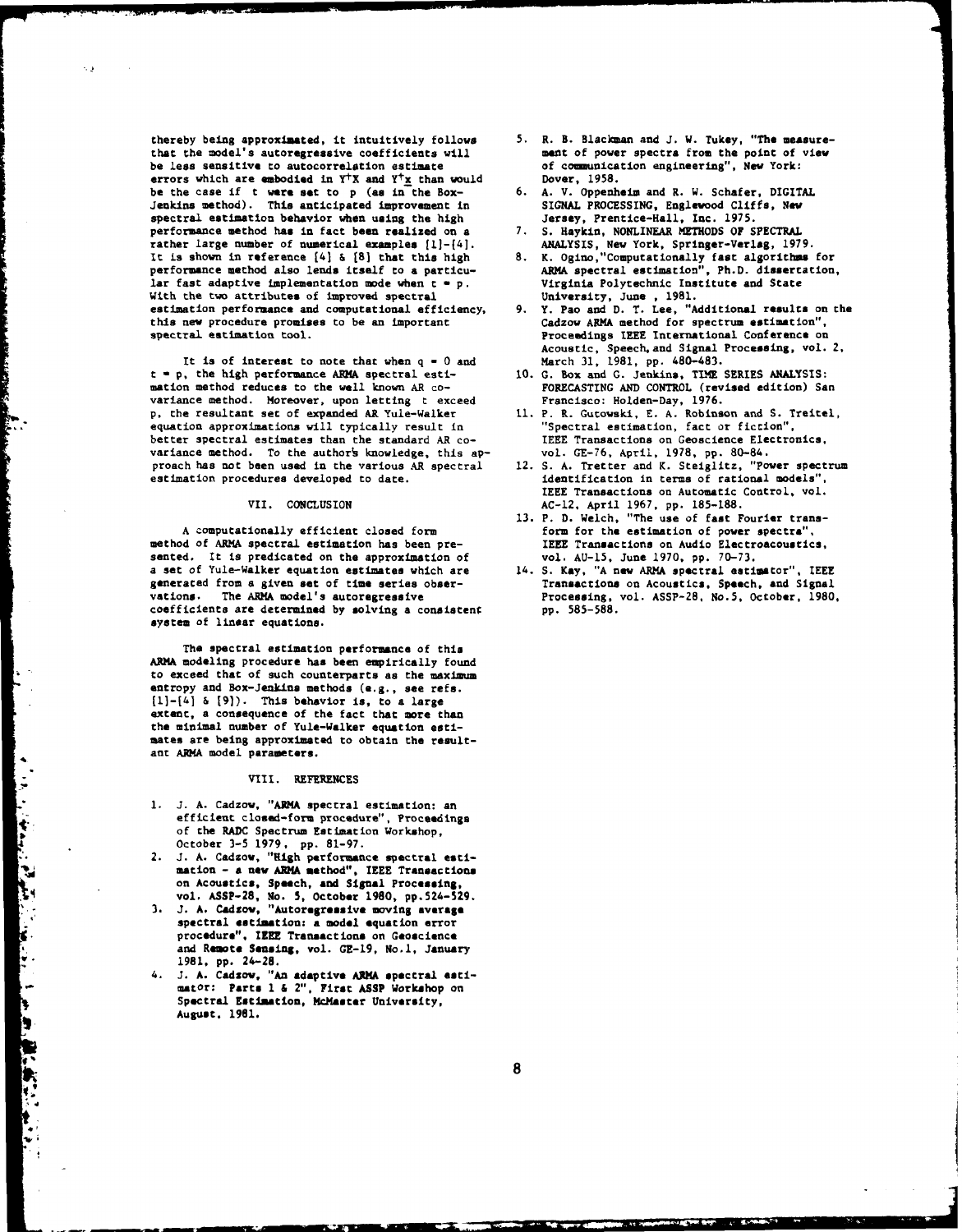

and the first state

**Figure 1:** Classical Fourier Mathod with rectangular window and MA orders (a)  $q = 15$ , (b)  $q = 30$ , and (c)  $q = 200$ .